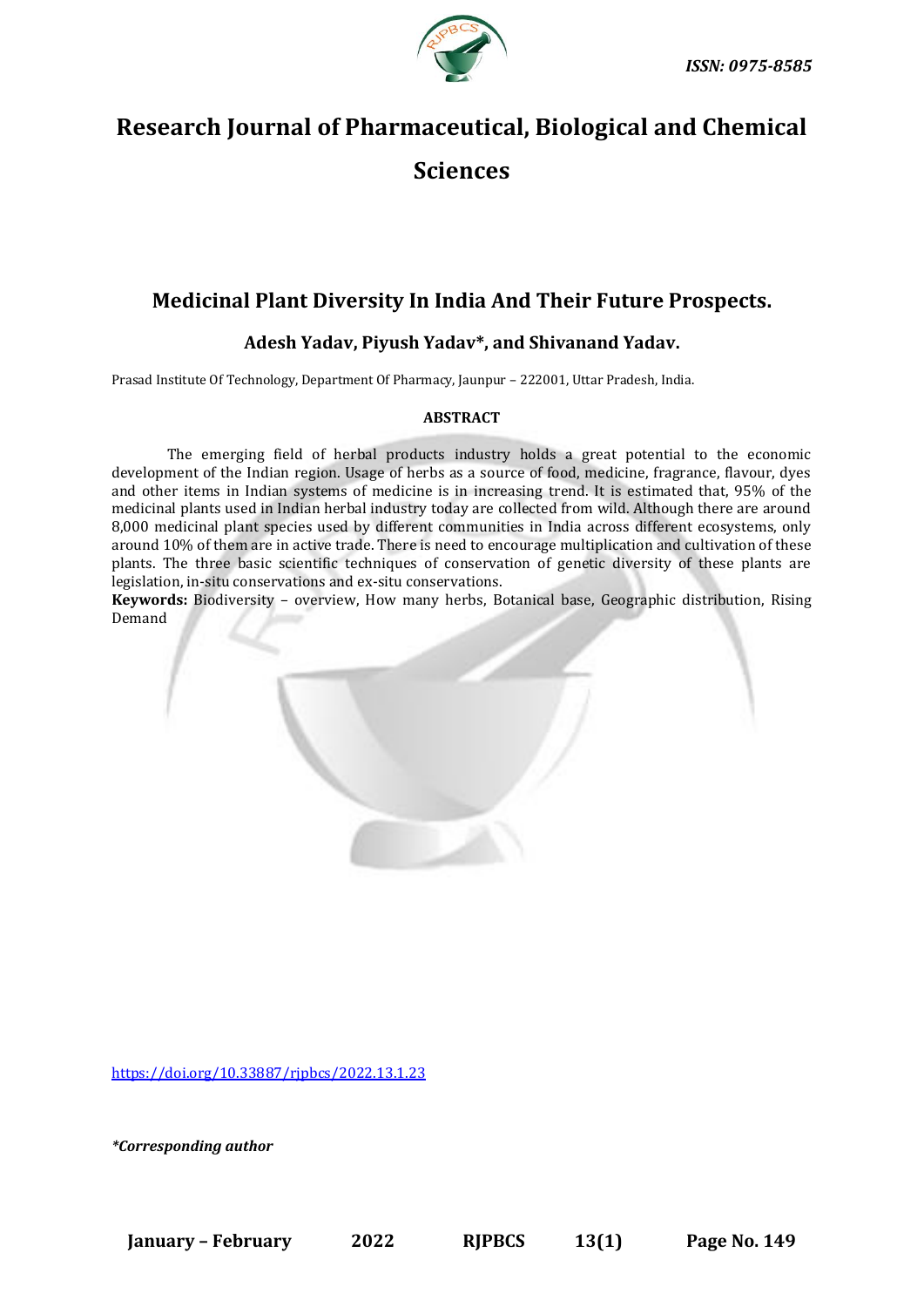

#### **INTRODUCTION**

Hence, India is recognized as one of the world's top 12 mega diversity nations food, medicine, fragrance, flavour, dyes and other items in Indian systems of medicine is in increasing trend. It is estimated that, 95 % of the medicinal plants used in Indian herbal industry today are collected from wild. With the increase in population, rapid expansion of area under food and commercial crops, deforestation, extension of urban area, establishment of industries in rural areas, etc., there is considerable depletion of plant genetic resources wealth, many of them being in the process of extinction day by day [1, 2].

#### **Biodiversity – overview**

Although there are around 8,000 medicinal plant species used by different communities in India across different ecosystems, only around 10% of them (880species) are in active trade. Among these, around 48 species are exported in the form of raw drugs and extracts, while around 42species are imported. The wild populations of about 100 of the traded species are known to have declined, thereby making them to be considered threatened. . Biodiversity is not uniformly distributed on the earth and shows prominent latitudinal and altitudinal gradients. At least five major mass extinctions have occurred in the past at geologic-time boundaries. Studies indicate that we have entered into the sixth phase of mass extinctions**.** In all ecosystem types, terrestrial, freshwater and marine, species populations are declining. The current rates of species extinction are 100–1000 times higher than the background rate of 10−7 species/species year inferred from fossil record [3, 4].

#### **How many herbs**

Habit wise analysis of these 880 medicinal plants, indicates that these are well distributed across different life forms with the majority belonging to the herbaceous category One of the classics of herbal medicine was written over 350 years ago, Culpeper's The Complete Herbal, published in London in 1649. This has proved to be an enduring book, going through 100 editions.

Nicholas Culpeper (1616-1654) was born into a landed gentry family and studied at Cambridge University, but abandoned his studies upon the death of his fiancee who was killed by lightening. He apprenticed with a London apothecary and set up practice among the poor, often charging no fee for his herbal remedies [5, 6].

- Basil
- Cilantro
- Dill
- Mint
- Oregano
- Parsley (Italian)
- Rosemary
- Sage
- Thyme

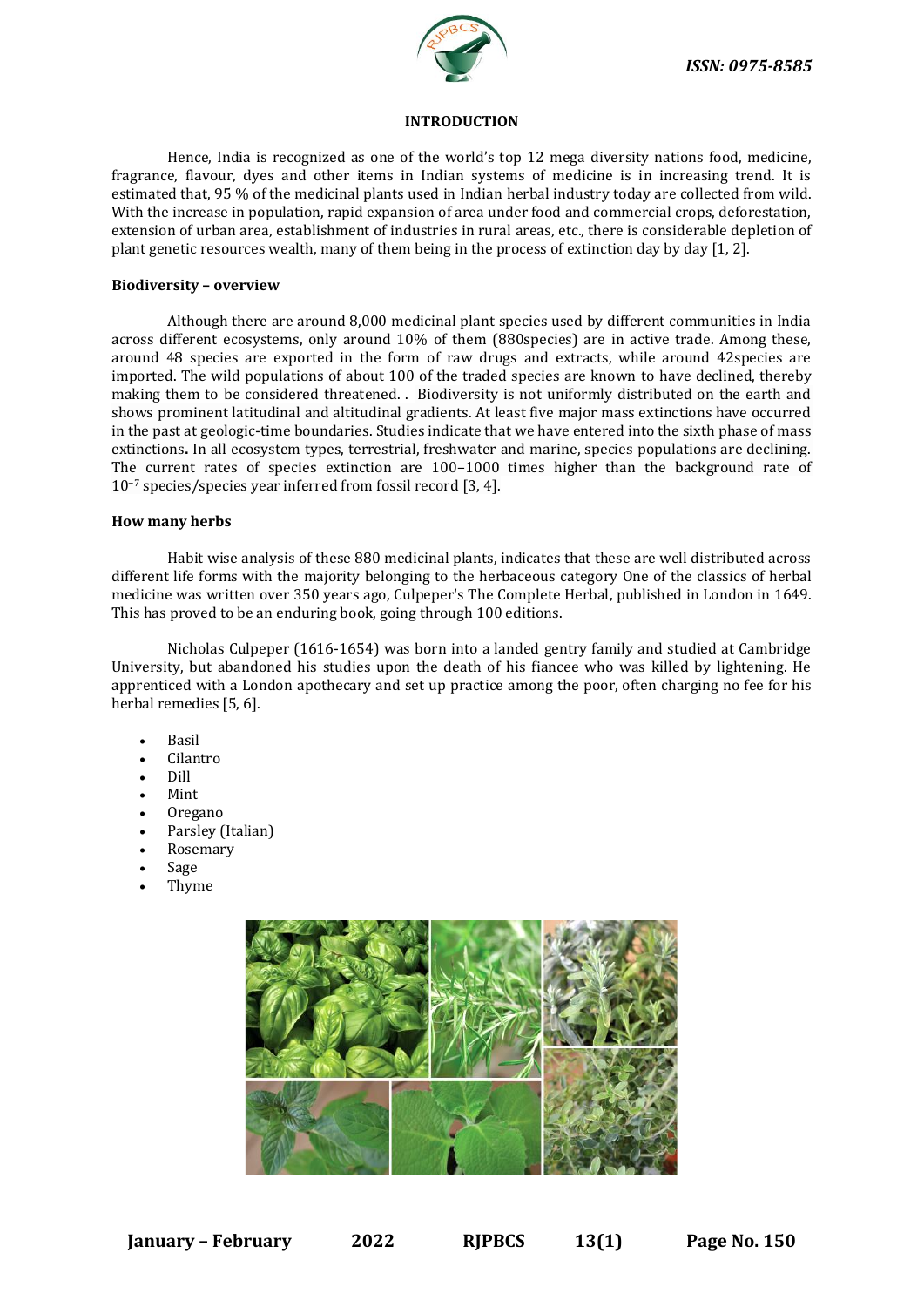

#### **Botanical base**

It is interesting to note that these 880 traded plants are distributed across 151 families. Description: Clear gel base that can be used as is or diluted with additional plant extracts & active ingredients. Gel is mildly exfoliating, cooling and moisturizing due to the various extracts in it. Can be used as hydrating, mild exfoliating mask or as a ment gel. Vegan. Ingredients: Aloe barbadensis (Aloe) juice, hydroxyethyl cellulose, glycerin, carica papaya (Papaya) extract, carica papaya (Green Papaya) extract, ananas comosus (Pineapple) extract, phenoxyethanol, tetrasodium EDTA, citric acid [6, 7].

#### **Geographic distribution**

India is one of the world's top 12 mega diversity countries with 10 bio geographic regions. India alone includes two among the world's eight biodiversity hotspots World Health Organization has listed over 21000 plant species used around the world for medicinal purpose. Geographical distribution of dominant land plant forms is mainly controlled by climate. If climate alters, vegetation cover closely follows the change in the climatic patterns. In turn, changes in spatial distribution and composition of terrestrial vegetation (as well as marine biology) alter the climate through modifications of heat and water fluxes, atmospheric gases, and aerosol composition. The red data book lists 427 Indian Medicinal plant entries on endangered species, of which 28 are considered extinct, 124 endangered, 81 rare and 34 insufficiently known [7, 8].

#### **Endangered medicinal plants**

Plant parts like leaves, bark, roots, fruits, seeds or even whole plant is indiscriminately collected from wild sources without taking care of saving the plants. Many of the important useful species are on the verge of extinction due to over-exploitation and habitat destruction. Human beings have been using plants as medicine for as long as we have existed on Earth. However, because there have been many more people that are now using such plants in recent years, there has been a huge increase in demand for them [8, 9].



#### **Loss of biodiversity of medicinal plants**

#### **Environmental factor**

**Rainfall**- For the past few years the annual rainfall has decreased resulting in the health of many herbaceous species during summer months.

**Deforestatins-** Deforestation is the purposeful clearing of forested land. Throughout history and into modern times, forests have been razed to make space for agriculture and animal grazing, and to obtain wood for fuel, manufacturing, and construction.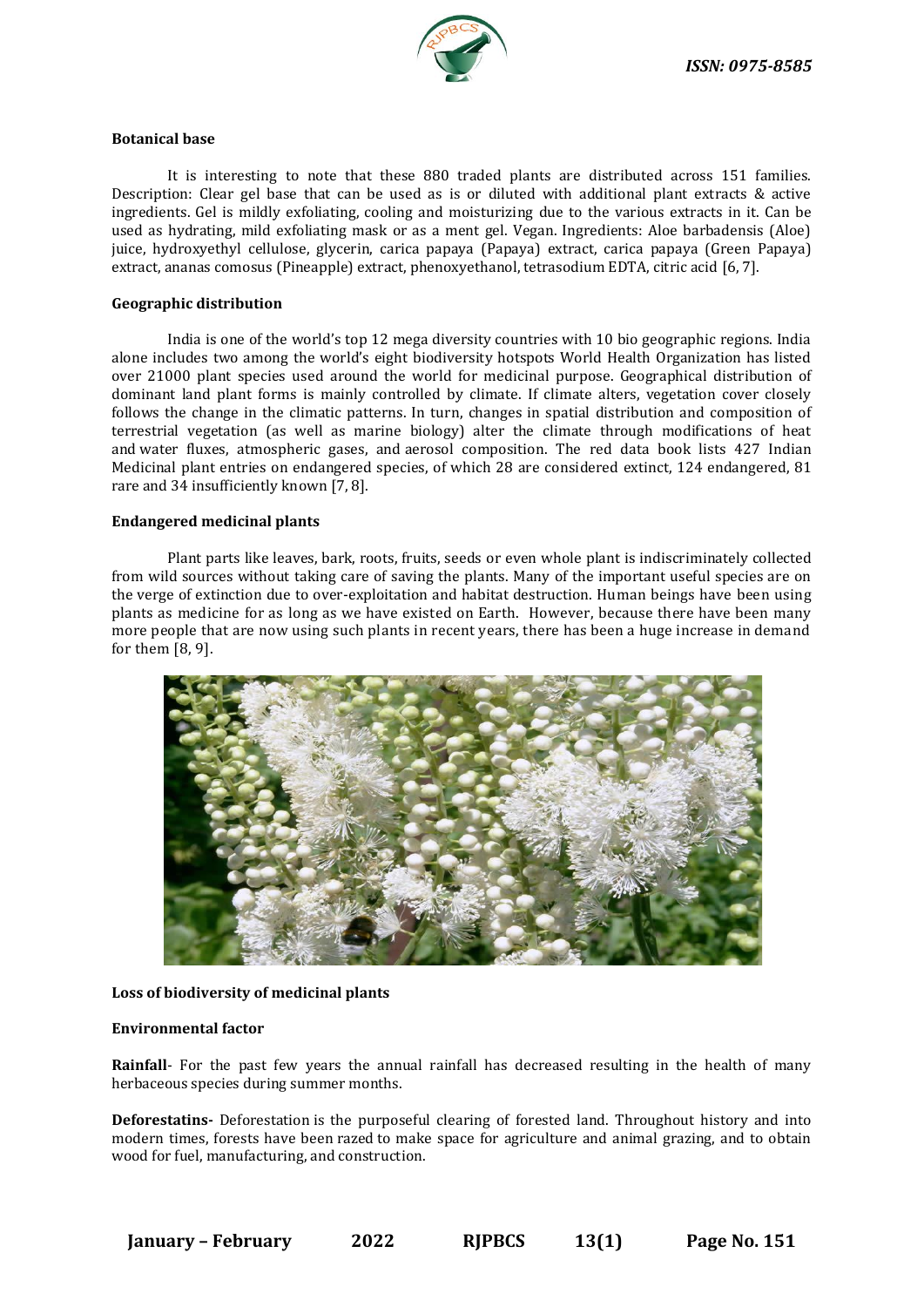

**Siltation of water bodies**: Siltation of water bodies in the forests has resulted in the reduction of water holding capacity heading to depletion of underground water.

**Lack of pollinators**: Honey bee colonies have declined in numbers to the extent of 50- 60%, in forests and other areas. Loss of pollinators has resulted in reduced seed set and dispersal of seeds.



#### **Rising demand**

The World Health Organization (WHO) has estimated the present demand for medicinal plants is approximately US \$14 billion per year. The demand for medicinal plant-based raw materials is growing at the rate of 15 to 25% annually, and according to an estimate of WHO, the demand for medicinal plants is likely to increase more than US \$5 trillion in 2050. In India, the medicinal plant-related trade is estimated to be approximately US \$1 billion per year According to an estimate, the quantity of export of Ayurvedic products produced in India has tripled between last two financial years (2001–2002 and 2002–2003 [10- 12].



#### **Increasing rarity**

The continuous exploitation of several medicinal plant species from the wild and substantial loss of their habitats during past 15 years have resulted in population decline of many high value medicinal

**January – February 2022 RJPBCS 13(1) Page No. 152**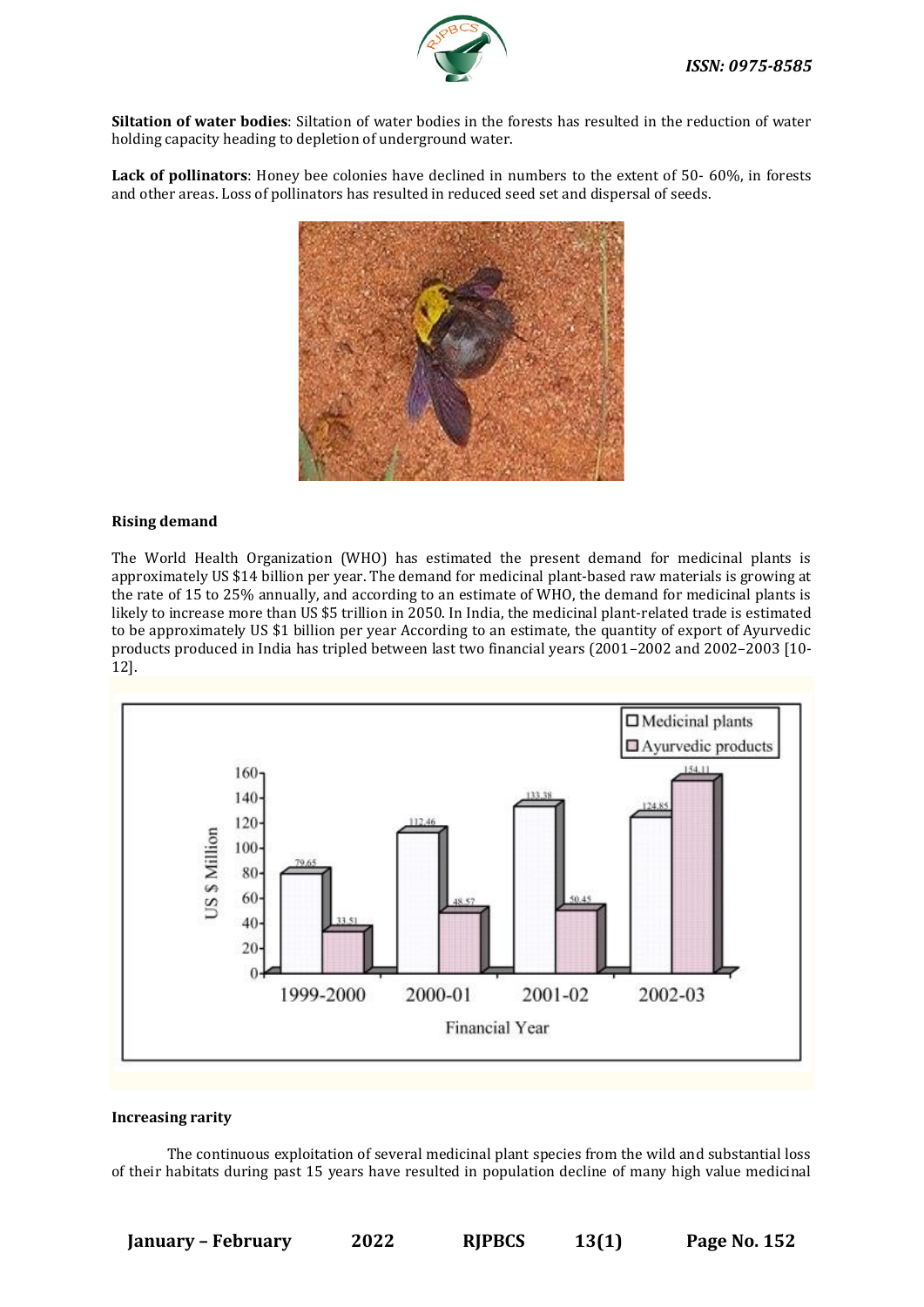

plant species over the years. The primary threats to medicinal plants are those that affect any kind of biodiversity used by humans The weakening of customary laws, which have regulated the use of natural resources, are among the causes of threatening the medicinal plant species These customary laws have often proved to be easily diluted by modern socio-economic forces There are many other potential causes of rarity in medicinal plant species, such as habitat specificity, narrow range of distribution, land use disturbances, introduction of non-natives, habitat alteration, climatic changes, heavy livestock grazing, explosion of human population, fragmentation and degradation of population, population bottleneck, and genetic drift. Additionally, natural enemies (i.e., pathogens, herbivores, and seed predators) could substantially limit the abundance of rare medicinal plant species in any given area.

In addition to the consumption of medicinal plants by animals, there are physical ailments in humans, which are cured by different species of the same genera. For example, the malarial fever is treated by many species of Swertia (e.g. Swertia chiraiyta, S. angustifolia, and S. cordata). Similarly, different species of Berberis (e.g. Berberis aristata, B. asiatica, B. lycium, B. chitria and B. jaeschkeana) are used as a source of berberidine to cure certain eye diseases. Furthermore, different species of the same genera contain different proportions of chemical quantity, and there is a preference over their demand; however, the degree of threat for their exploitation is relatively lower than those species, which do not have alternatives [12-14].

An estimated 4,000 to 10,000 species of medicinal plants face potential local, national, regional or global extinction, with subsequent serious consequences for livelihoods, economies and health care systems Although, a few studies exist on the rare and endangered medicinal plant species of the northern India none of these studies have complete data set for even a single species. In 2003, 71 rare and endangered medicinal plant species have been assessed for the northwest Himalaya during the Conservation Assessment and Management Plan workshop, according to the guidelines of the World Conservation Union. In northern India, Aconitum is the rarest genus with 5 species, followed by Rheum with 4 rare species. Out of the 71 rare medicinal plants, 92% are in active trade; 74% are traded nationally and 35% are traded internationally.

The meager availability of data on the population and quantum of rare species in nature, however, has restricted their categorization to a few species on the basis of herbarium collection and by consultation by a few experts The present assessments are also questioned for their validity on the assignment of threat categories to the species, including the number of taxa in danger for specific area. The problems in assessing the species is increased in the mountainous region, especially high altitude areas because of tough and inaccessibility of the terrain, inhospitable climatic conditions, and short life cycle of plants. Most of the available data have been collected from the easily accessible areas in these mountains. Indigenous communities and commercial herb gatherers also raid these same areas for collection of medicinal plants. Therefore, the estimated population density of categorized rare medicinal plants is not precise because it differs the areas that never and hardly undergone any collection of such rare medicinal plant species.

#### **Cultivation of medicinal plants**

Information on the propagation of medicinal plants is available for less than 10% and agrotechnology is available only for 1% of the total known plants globally This trend shows that developing agro-technology should be one of the thrust areas for research. Furthermore, in order to meet the escalating demand of medicinal plants, farming of these plant species is imperative. Apart from meeting the present demand, farming may conserve the wild genetic diversity of medicinal plants. Farming permits the production of uniform material, from which standardized products can be consistently obtained. Cultivation also permits better species identification, improved quality control, and increased prospects for genetic improvements. Selection of planting material for large-scale farming is also an important task. The planting material therefore should be of good quality, rich in active ingredients, pestand disease-resistant and environmental tolerant. For the large scale farming, one has to find out whether monoculture is the right way to cultivate all medicinal plants or one has to promote polyculture model for better production of medicinal plants [15, 16].

Studies conducted on the agro-forestry of medicinal plants elsewhere suggest that since many medicinal plant species prefer to grow under forest cover, agroforestry offers a convenient strategy for their cultivation as well as conservation through: 1) integrating shade tolerant medicinal plants as lower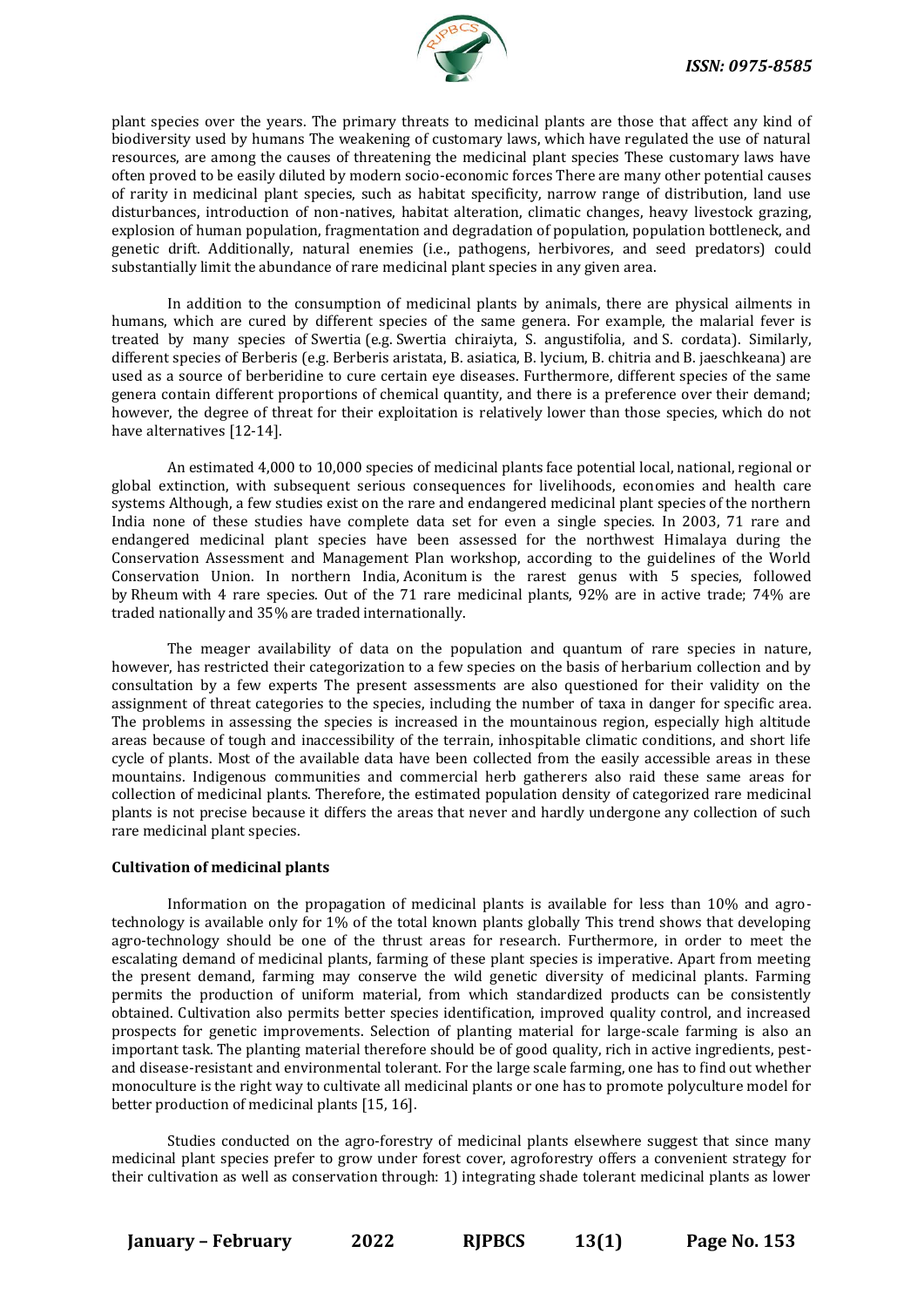

strata species in multistrata system, 2) cultivating short cycle medicinal plants as intercrops in existing stands of tree crops, 3) growing medicinal tree as shade providers and boundary markers, and 4) interplanting medicinal plants with food crops Notwithstanding, it is understood that the cultivation of medicinal plants is not an easy task as the history of medicinal plants farming reflects. Many farmers in trans-Himalayan region of northern India have replaced the medicinal plants farming with common crops [i.e., peas (Pisum sativum), potatos (Solanum tuberosum) and hops (Humulus lupulus)] due to the lengthy cultivation cycle of medicinal plants like Saussurea costus The cost of many medicinal plants in northern India is lower than many seasonal vegetables which is a cause of scanty farming of medicinal plants.

Attempts are being made by different organizations to cultivate various medicinal plant species, including rare and endangered categories. Agro-technology for about 20 species of rare and endangered medicinal plants of the northern India has been developed by different organizations However, the per hectare cost of cultivation, total annual production and cost benefit ratio fluctuate with different medicinal plant species. Out of 10 selected rare and endangered medicinal plant species, Rheum emodi was calculated as a most beneficial cash crop of the medicinal plant in terms of net income generation in northern India . At present, however, the farming of most of the medicinal plant species is being operated on a small scale and is restricted to a few hectares of land in various states of northern India. There is an uncertainty of obtaining the necessary permits from government agencies for cultivation of medicinal plants. Additionally, many farmers are unaware about the agency responsible for issuing permits. If the farmers are not granted permits needed to cultivate, they are forced to sell their products on the illegal market, which exposes them to action by government agencies and the exploitation by middlemen [17, 18].

#### **Botanical gardens/arboreta**

A botanical garden is an institution holding documented collection of living plants for the ' purpose of scientific research, conservation, display and education.They serve as repositories of collection Botanic Garden Conservation International (BGCI), an international organisation with its headquarters in London (UK) was established in 1987 for global co-operation and monitoring the conservation programmes of the botanical gardens. The BGCI has 500 member botanical gardens in III countries all over the worl[d.](https://medcraveonline.com/APAR/bio-diversity-and-conservation-of-medicinal-and-aromatic-plants.html#ref9)<sup>9</sup> There are about 1,846 botanical gardens worldwide as per the BGCI database. Tropical Botanical Gardens & Research Institute (TGBRI), located in a degraded forest region of Western Ghat Mountains in Kerala has an excellent example in ex-situ conservation of plant diversity in India [19, 20].

#### **REFERENCES**

- [1] Vijayalatha SJ. Indian J Arecanut Spices and Medicinal Plants 2004;6(3):98–107.
- [2] Singh S. Agriculture Today 2005;3(3):58–60.
- [3] Roberts EH. [Viability of Seeds. London: Chapman and Hall; 1972.](https://www.jstor.org/stable/4115450?seq=1#page_scan_tab_contents)
- [4] Harrington JF. 'Seed and pollen storage for conservation of plant genetic resources'. In: Genetic Resources in Plants. Their Exploration and Conservation. Frankel OH, et al. editors. UK: Blackwell; 1970. p. 501–521.
- [5] Roberts EH. Problems of long–term storage and seed and pollen of genetic resources conservation'. In: Crop Genetic Resources for Today and Tomorrow. Frankel OH, et al. editors. Cambridge, UK: Cambridge University Press; 1975. p. 226–296.
- [6] Withers LA. Biotechnology and plant genetic resources conservation. In: Plant Genetic Resources Conservation and Management. Paroda RS, et al. editors. New Delhi: IBPGR Regional Office; 1991. p. 273–297.
- [7] Towill LE. Low temperature and freeze/vacuum–drying preservation of pollen. In: Cryopreservation of Plant Cells and Organs. Kartha KK, et al. editors. Florida, USA: CRC Press; 1985. p. 171–198.
- [8] Alexander MP, Ganeshan S. 'Pollen storage'. In: Advances in Horticulture. Fruit Crops–part I. Chadha KL, et al. editors. New Delhi: Malhotra Publishing House; 1993. p. 481–496.
- [9] Jackson WP. 'Plenary address, BGCI. 4th International Congress on Education in Botanic Gardens held in Thiruvanthapuram. Kerala, India; 1999.
- [10] Sharma SC, Goel AK. Indian J Forestry 1994;17:230–238